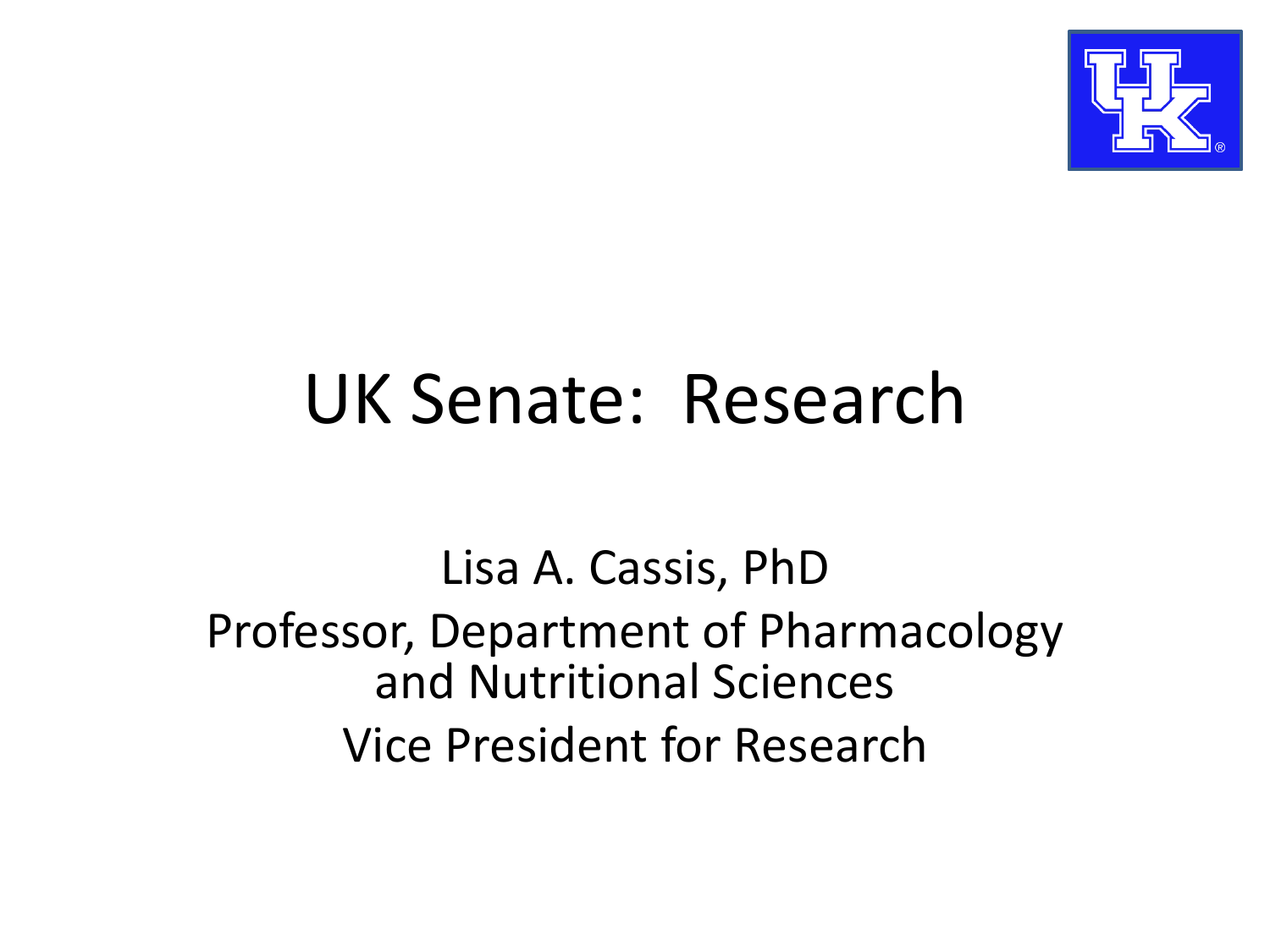## UKRF FY15 Budget Breakdown (\$44 million)



- Research Support Units: 25% of budget
- Enrichment program: ≈14% of budget
- RAA (to Deans) 5% of budget
- Start-up (formulaic): 20% of budget
- Transfers to UK: 26% of budget
- General support: 10% of budget
- 
- 
- 
- 
- 

100%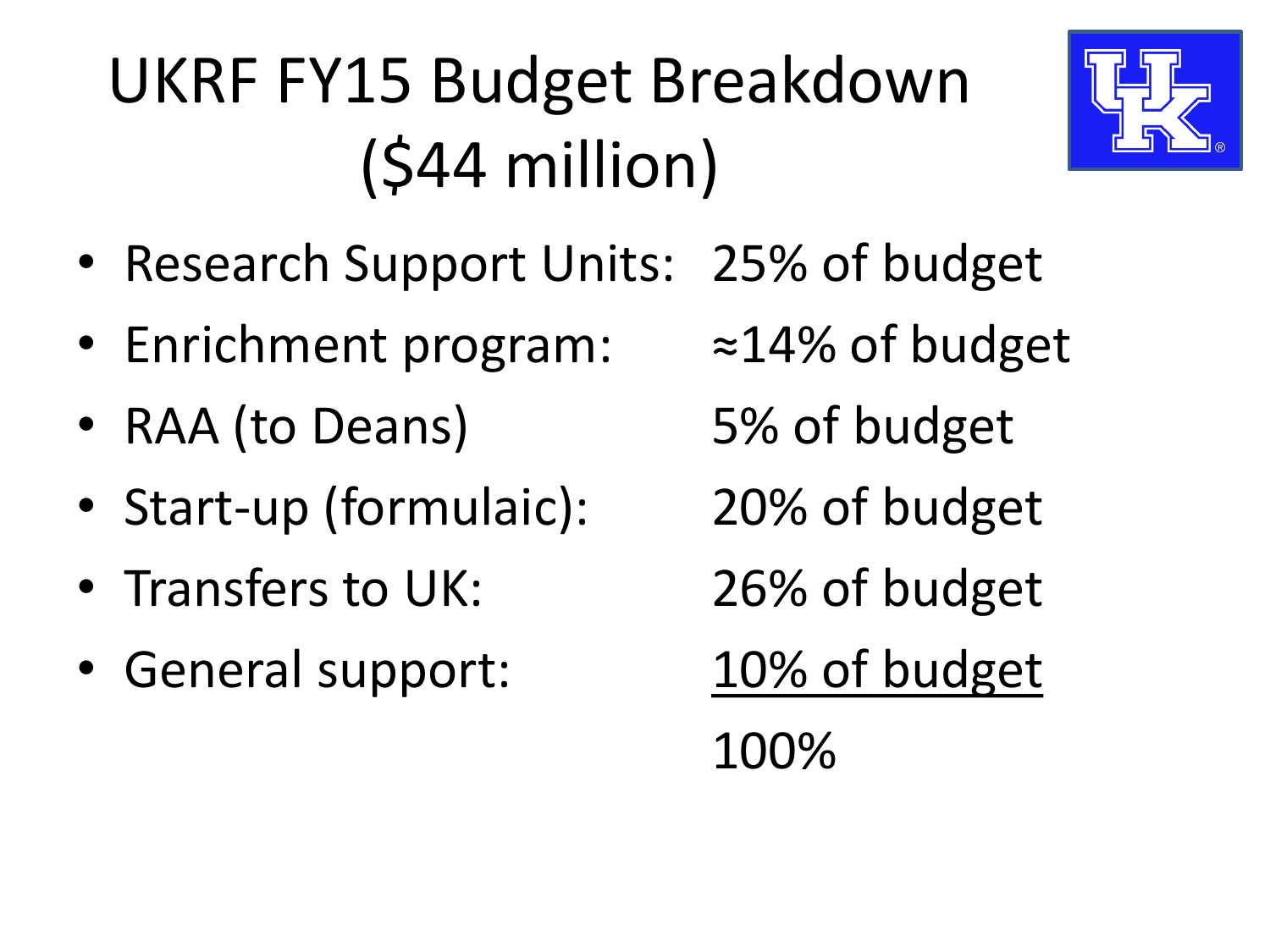# Strategic Plan: Research



Expand our scholarship, creative endeavors, and research across the full range of disciplines to focus on the most important challenges of the Commonwealth, our nation, and the world.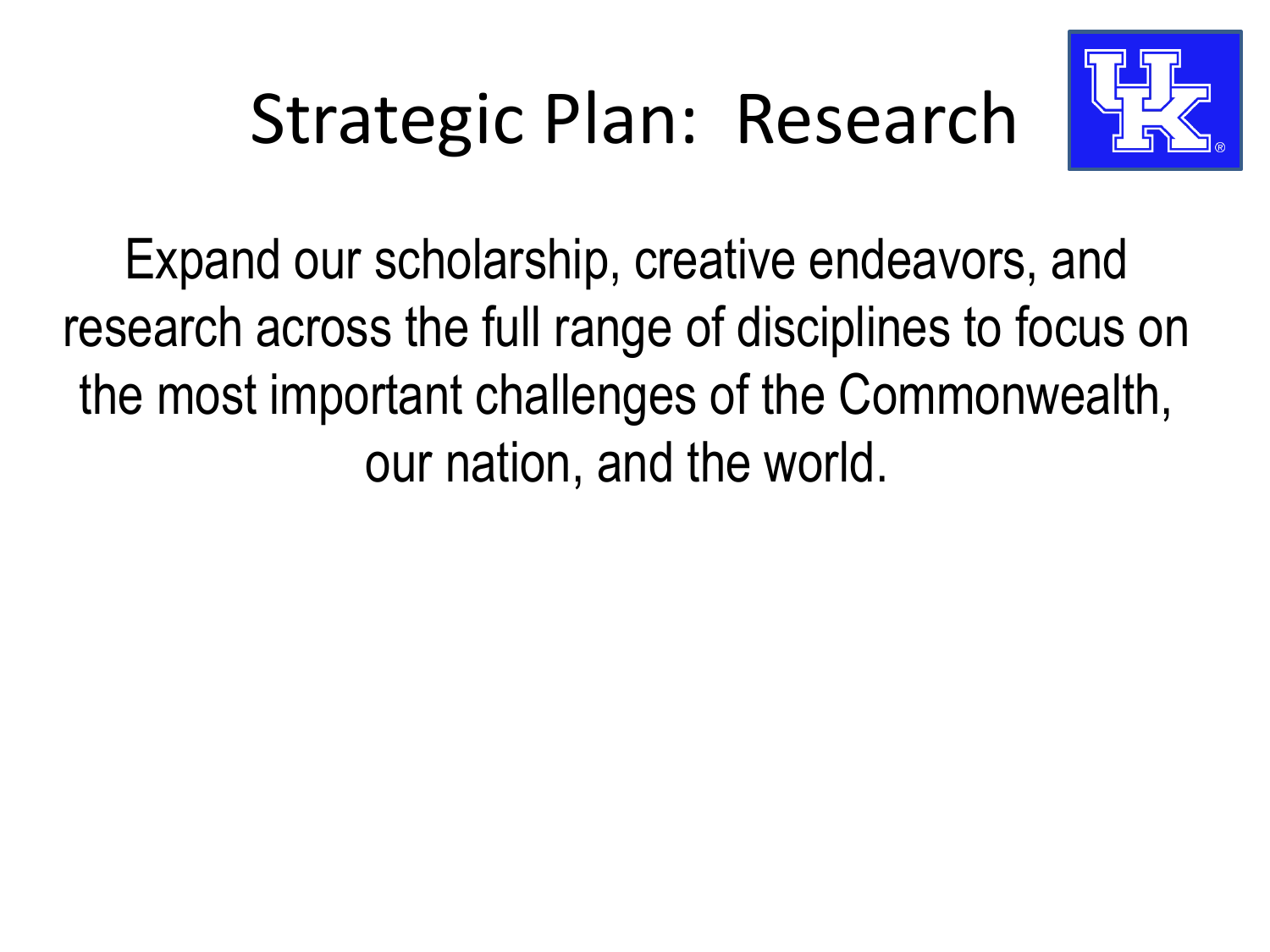# Strategic Plan: Research



- I. Invest in UK's existing strengths and areas of growth in selected focus areas that benefit and enrich the lives of the citizens of the Commonwealth and beyond.
- II. Recruit and retain outstanding faculty, staff and students that support our research and scholarship across the range of disciplines at the University.
- III. Improve the quality of the research infrastructure across campus.
- IV. Strengthen engagement efforts and translation of research and creative work for the benefit of the Commonwealth of Kentucky, the nation and the world.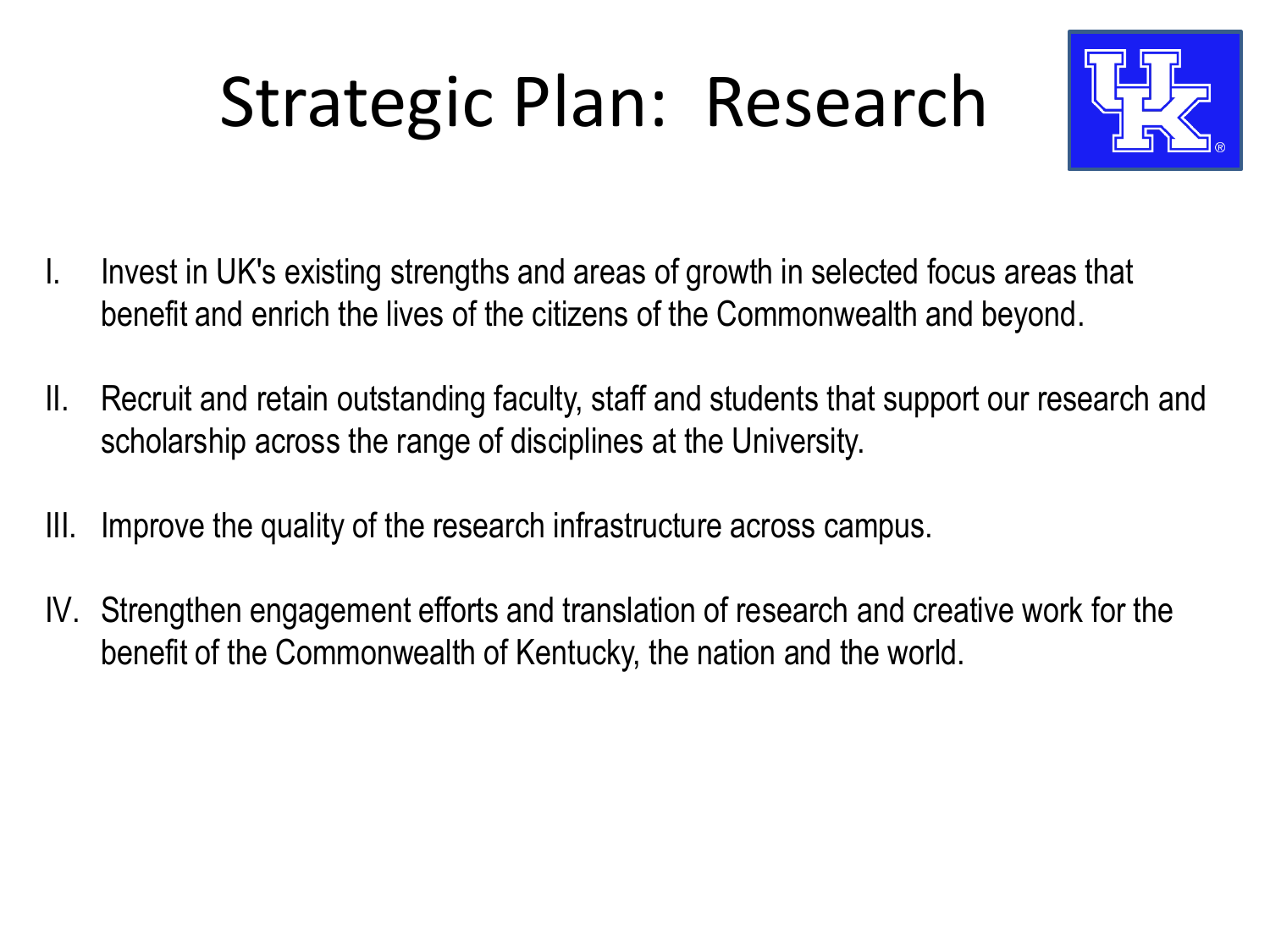## Board level metrics around these initiatives



- R&D Expenditures: 1.9% increase/year
- Doctoral program quality: 6 within top quartile
- Research Laboratory Space: 20% increase of space at \$300/square foot
- License #, royalty income: 10 and 1% CAGR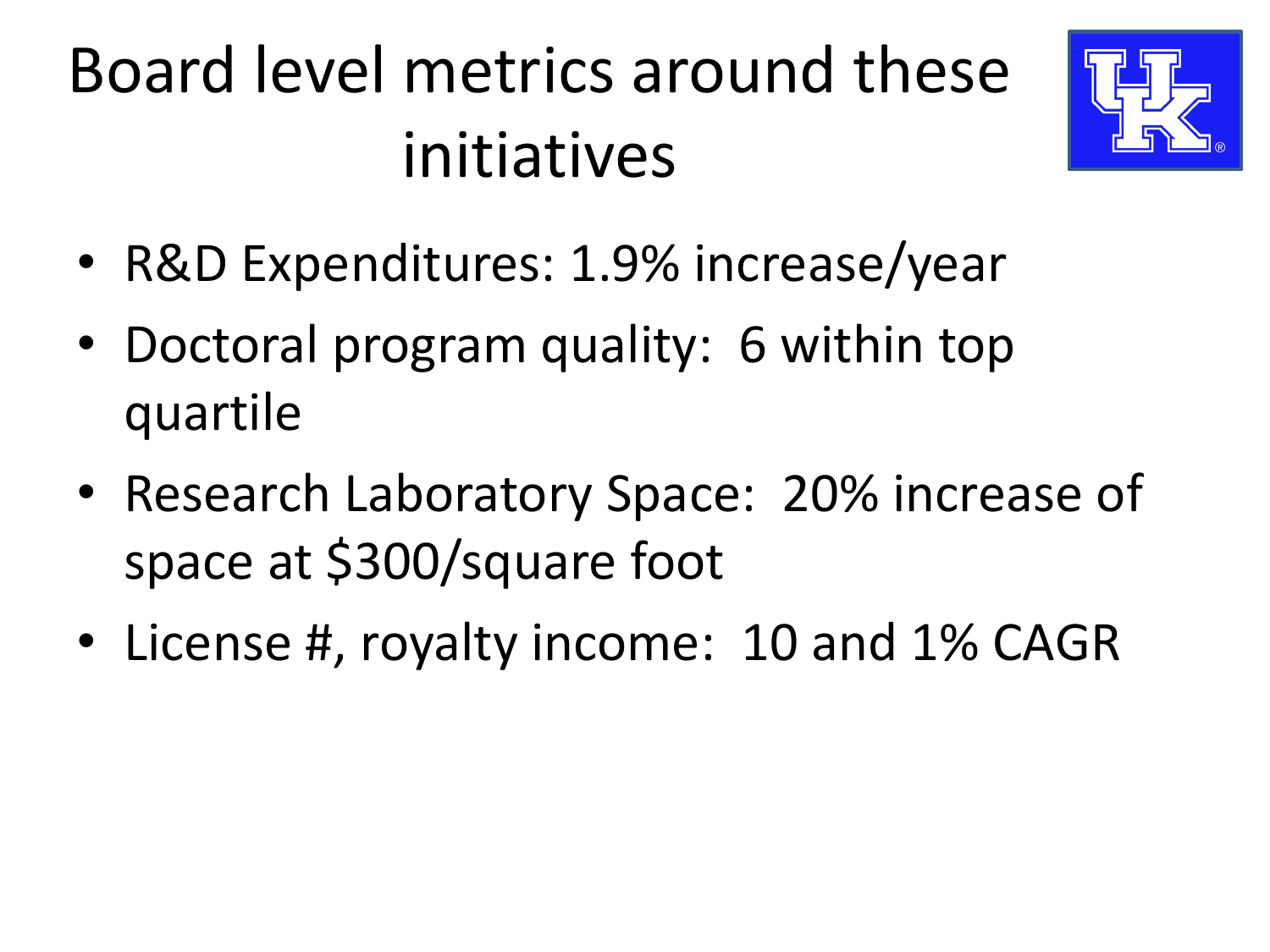



- Rodney Andrews, PhD
- Professor, Director of Center for Applied Energy Research
- Associate VPR, Research Development

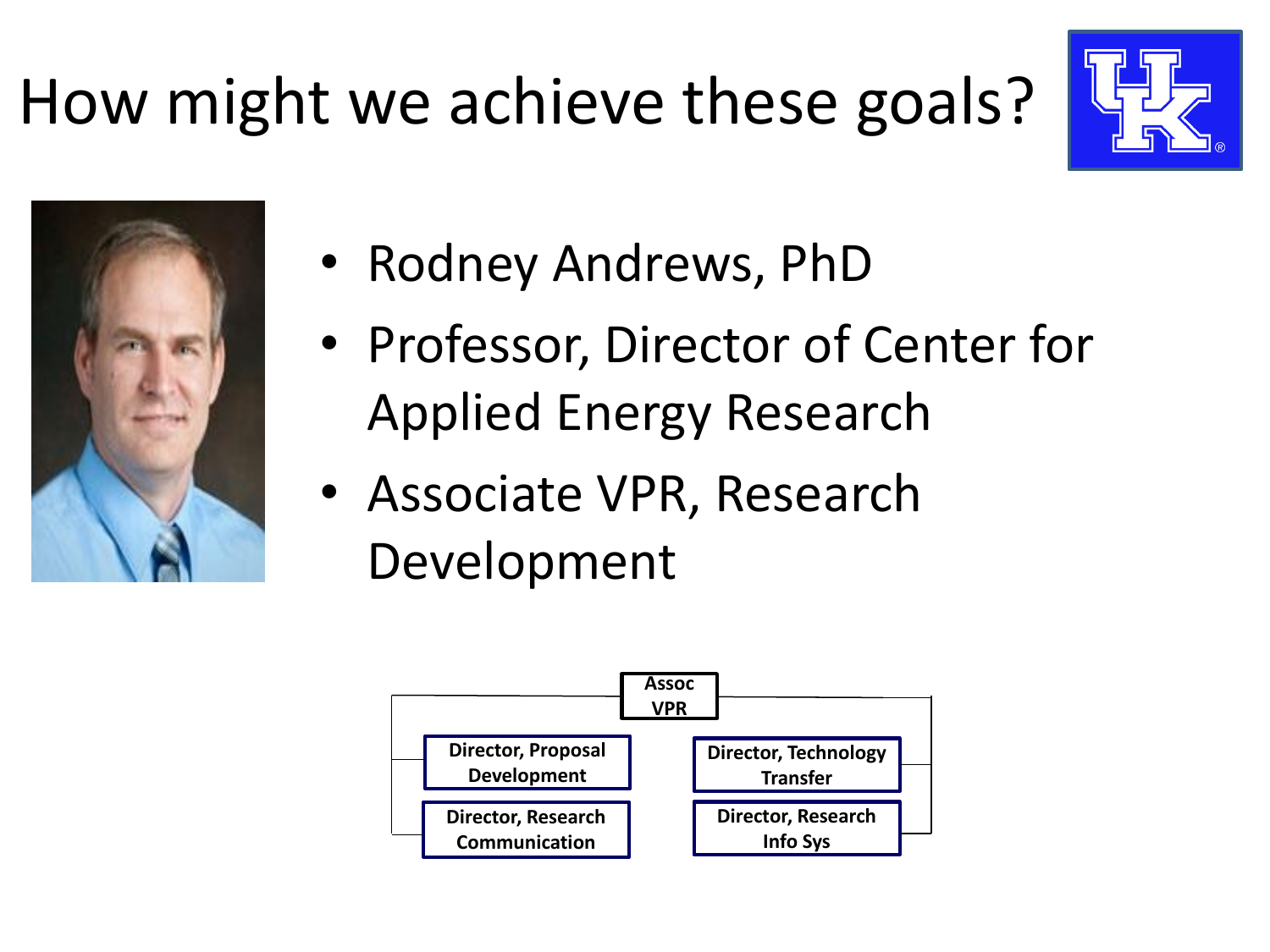Modeling and Visualizing the UK Research Landscape



The ultimate goal: to model UK's research landscape by applying computational methods to the grant submission data. The model will

- Inform high level decision making
- Guide resource distribution across units
- Identify PIs and teams for limited submissions
- Foster new collaborations across campus
- Reveal trends across time

Methods: Descriptive statistics, information retrieval (IR), and topic modeling (TM)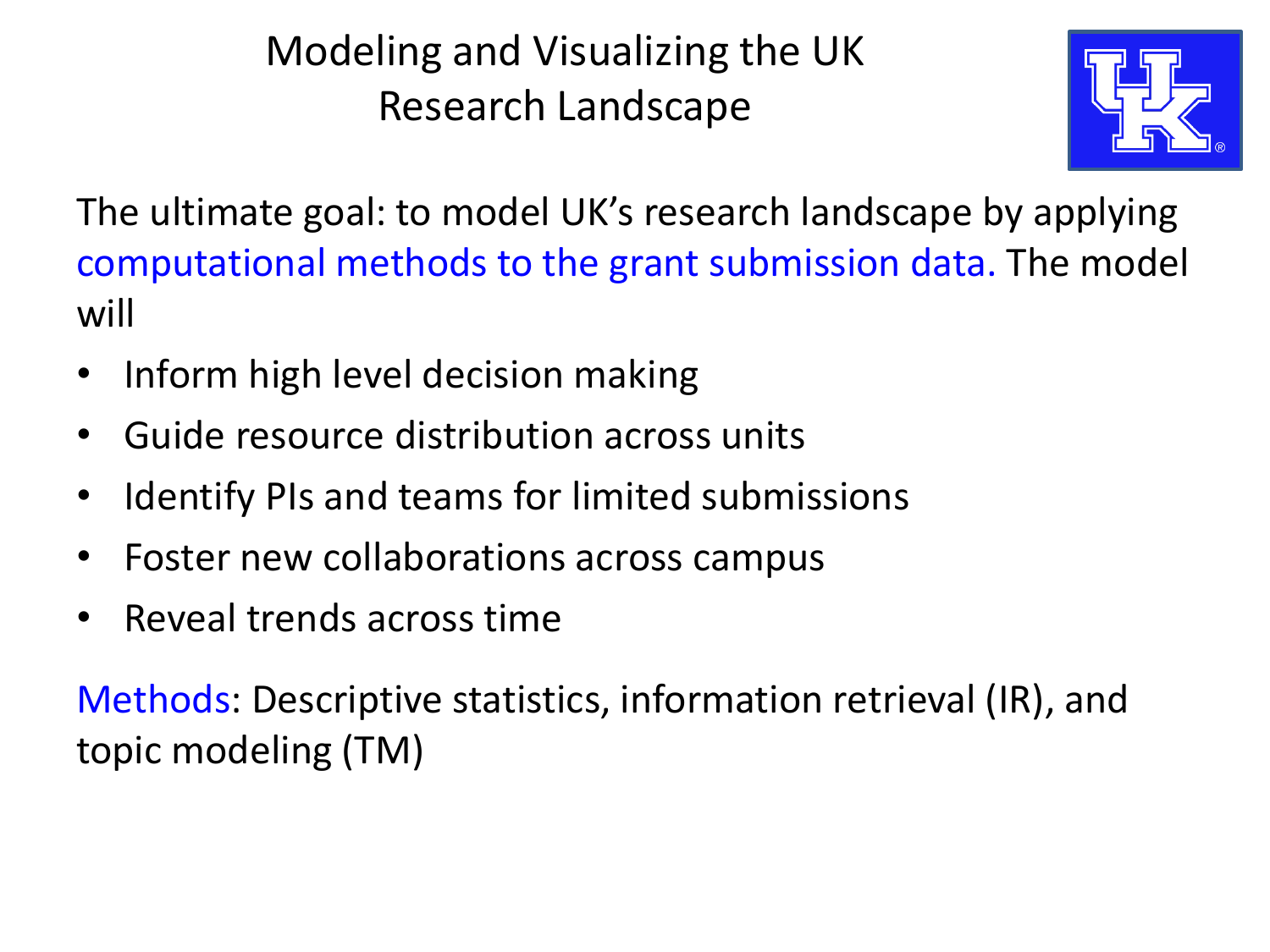# New Disclosure / Patent Process



- Disclosures made via current online system
- Intellectual Property Committee chair / IPDO director determine "track"
	- Incomplete, not viable, not UK's, patentable, etc
- Patentable disclosures are sent for outside evaluation by IP assessment firm based on:
	- Patentability
	- Marketability
- Evaluation sent to IPC for go/no-go decision
	- No-go returned for further development or released to inventors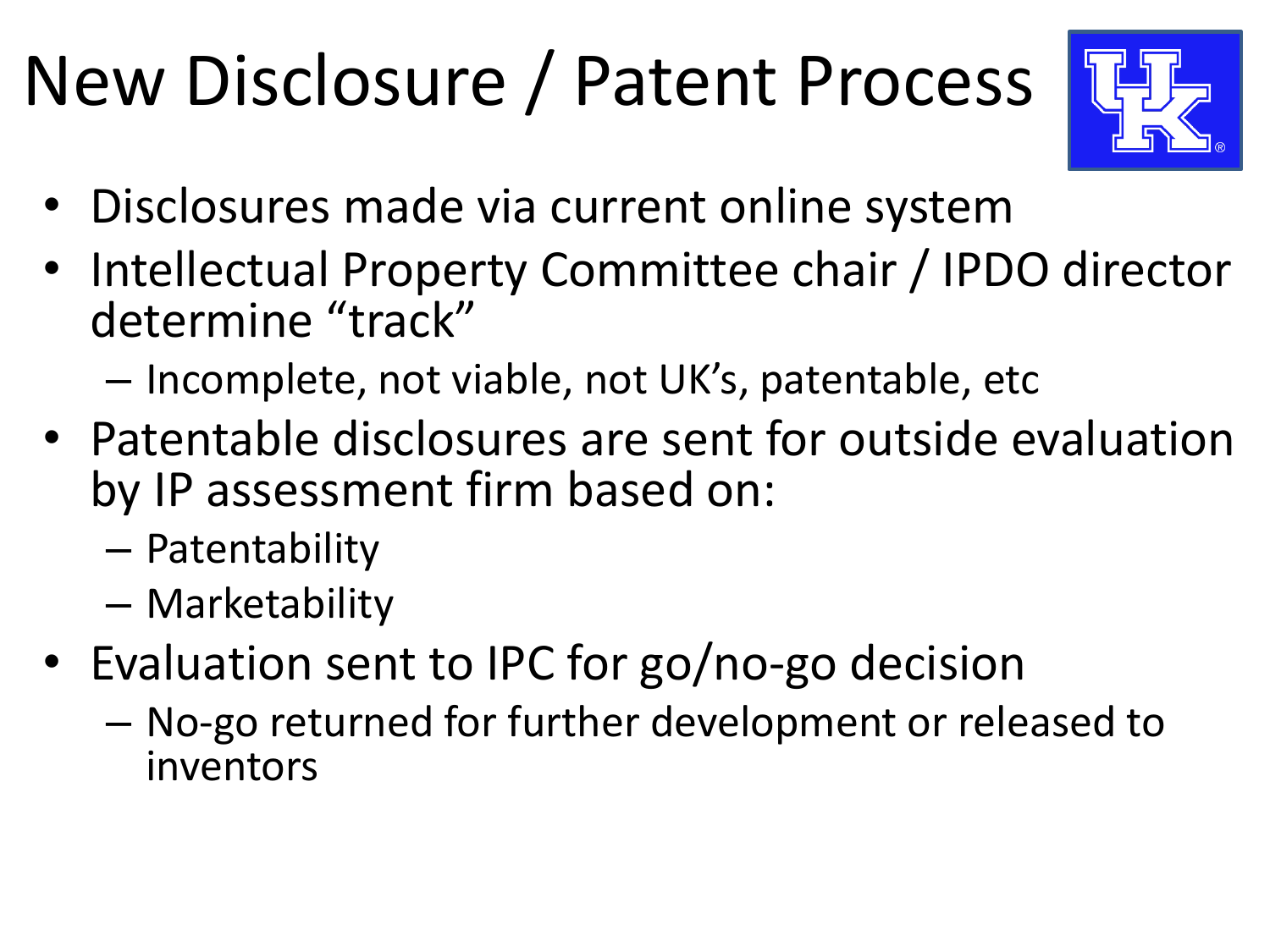



- Alan Daugherty, PhD
- Professor and Chair, Dept of Physiology
- Senior Associate Dean for Research, COM
- Associate VPR, Research Infrastructure (Cores)

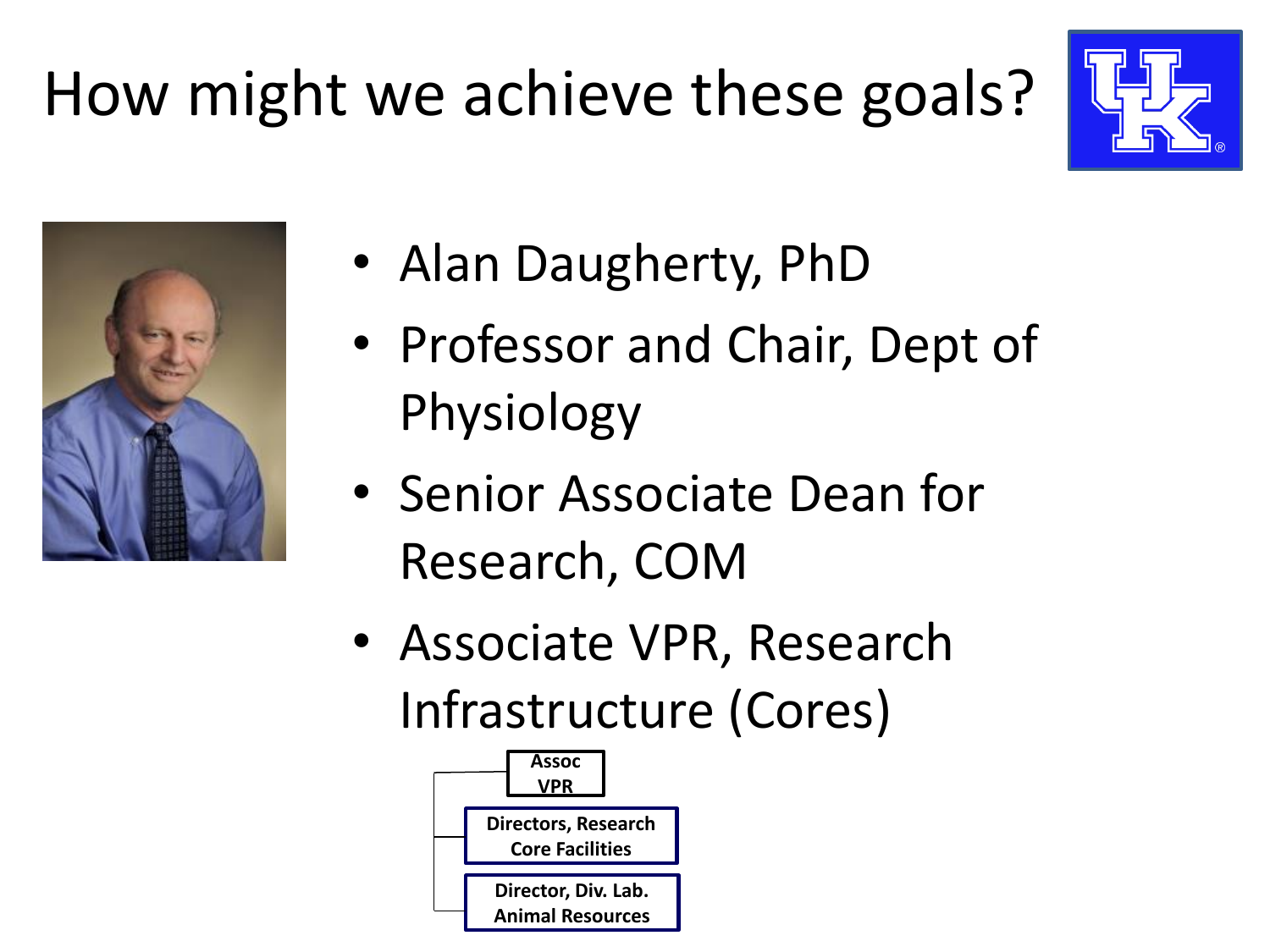#### **Service Cores Reporting to the Office of the VPR**

- Department of Laboratory Animals (DLAR)
- Flow cytometry
- Imaging
- Magnetic Resonance Imaging and Spectroscopy Center (MRISC)
- Mass Spectrometry
- Proteomics
- Rodent Behavior
- Survey Research Center

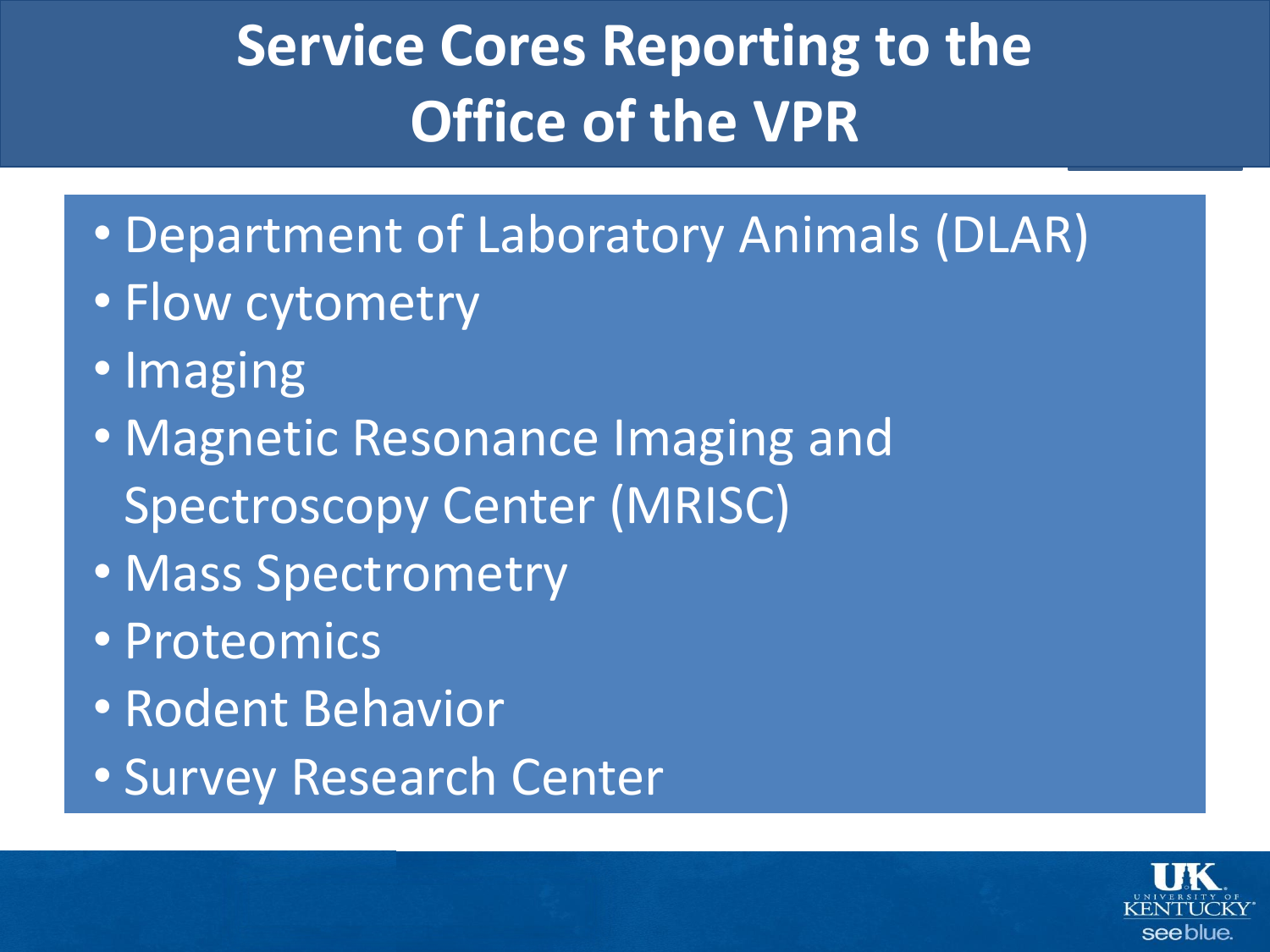#### **Faculty Membership of the Service Core Scientific Advisory Committee**

| <b>Member</b>            | <b>College</b>           | <b>Core Use</b>              |
|--------------------------|--------------------------|------------------------------|
| Udeni Balasuriya         | Agriculture              | Imaging, Flow                |
| D Allan Butterfield      | <b>Arts and Sciences</b> | <b>Mass Spec, Proteomics</b> |
| <b>Alan Daugherty</b>    | Medicine                 | DLAR, Flow, MRISC            |
| David Feola              | Pharmacy                 | DLAR, Flow, Transgenic       |
| <b>Beth Garvy</b>        | Medicine                 | Flow, DLAR                   |
| <b>Octavio Gonzalez</b>  | Dentistry                | Microarray                   |
| <b>Greg Graf</b>         | Pharmacy                 | DLAR, Microarray, Proteomics |
| Eric Grulke              | Engineering              | DLAR, Imaging                |
| Linda Van Eldik          | <b>Medicine</b>          | DLAR, MRISC, Rodent Behav.   |
| <b>Sydney Whiteheart</b> | <b>Medicine</b>          | DLAR, Imaging, Proteomics    |
| <b>S Randal Voss</b>     | <b>Arts and Sciences</b> | <b>DLAR, Microarray</b>      |

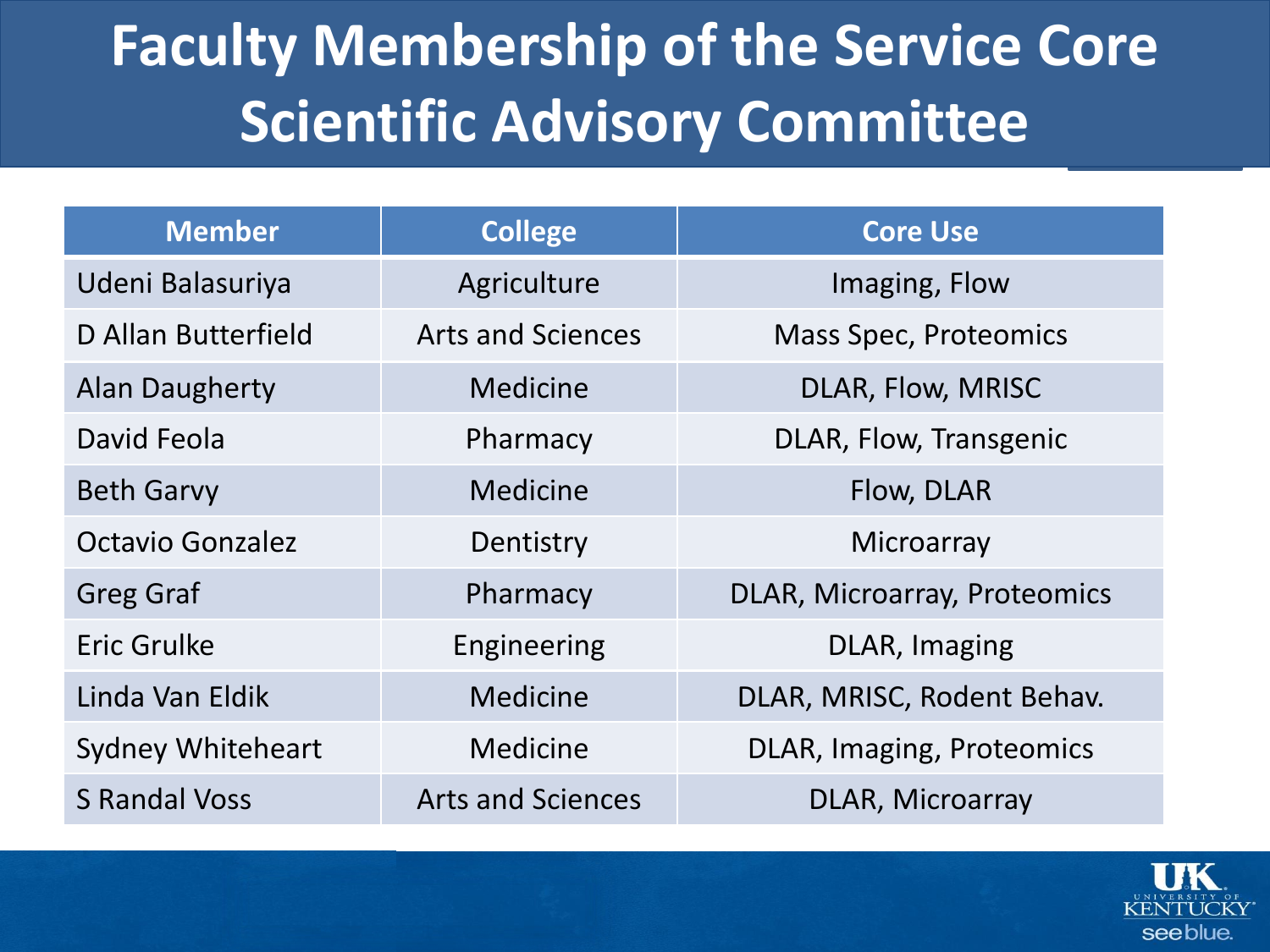



- Allan Butterfield, PhD
- Professor, Department of **Chemistry**
- Associate VPR, Research Infrastructure (Centers)

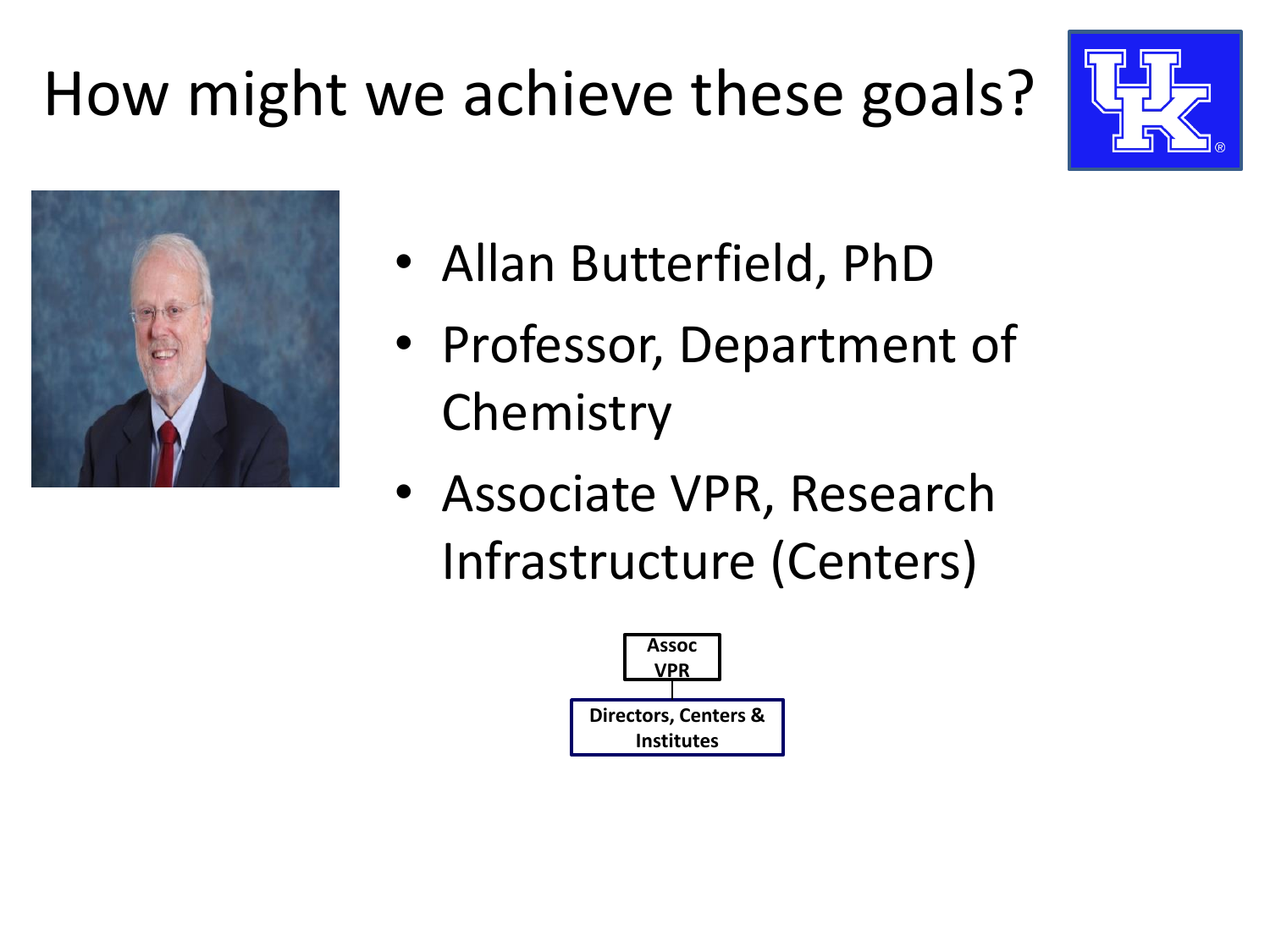## Research Centers



- Some Centers are College-specific
- Some Centers that cross College boundaries are managed by the VPR, including:
	- Center for Applied Energy Research (CAER)
	- Center for Computational Sciences (CCS)
	- Center for Research on Violence Against Women
	- Center for Structural Biology
	- Center of Membrane Sciences
	- Human Development Institute (HDI)
	- Kentucky Geological Survey (KGS)
	- Kentucky Water Resources Research Institute
	- Survey Research Center
	- Tracy Farmer Institute for Sustainability and the Environment (TFISE)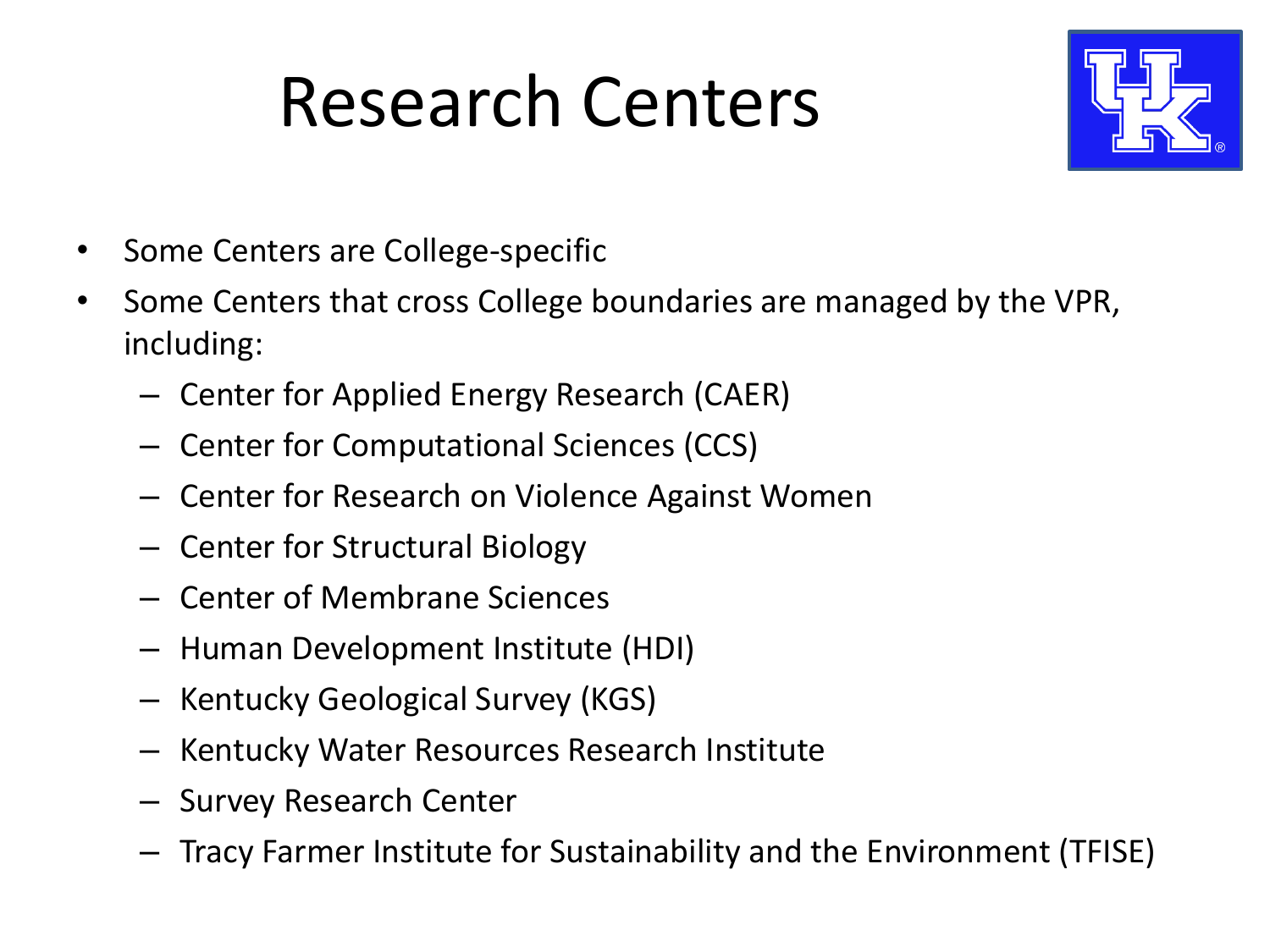## Center Activities



- New Center Directors
	- Center for Computational Sciences: James Griffioen
	- Human Development Institute: Kathy Sheppard-Jones
	- Ongoing searches: Center for Membrane Sciences, Kentucky Geological Survey
	- Upcoming search: Tracy Farmer Center for Sustainability and the Environment
- Development of process for Center support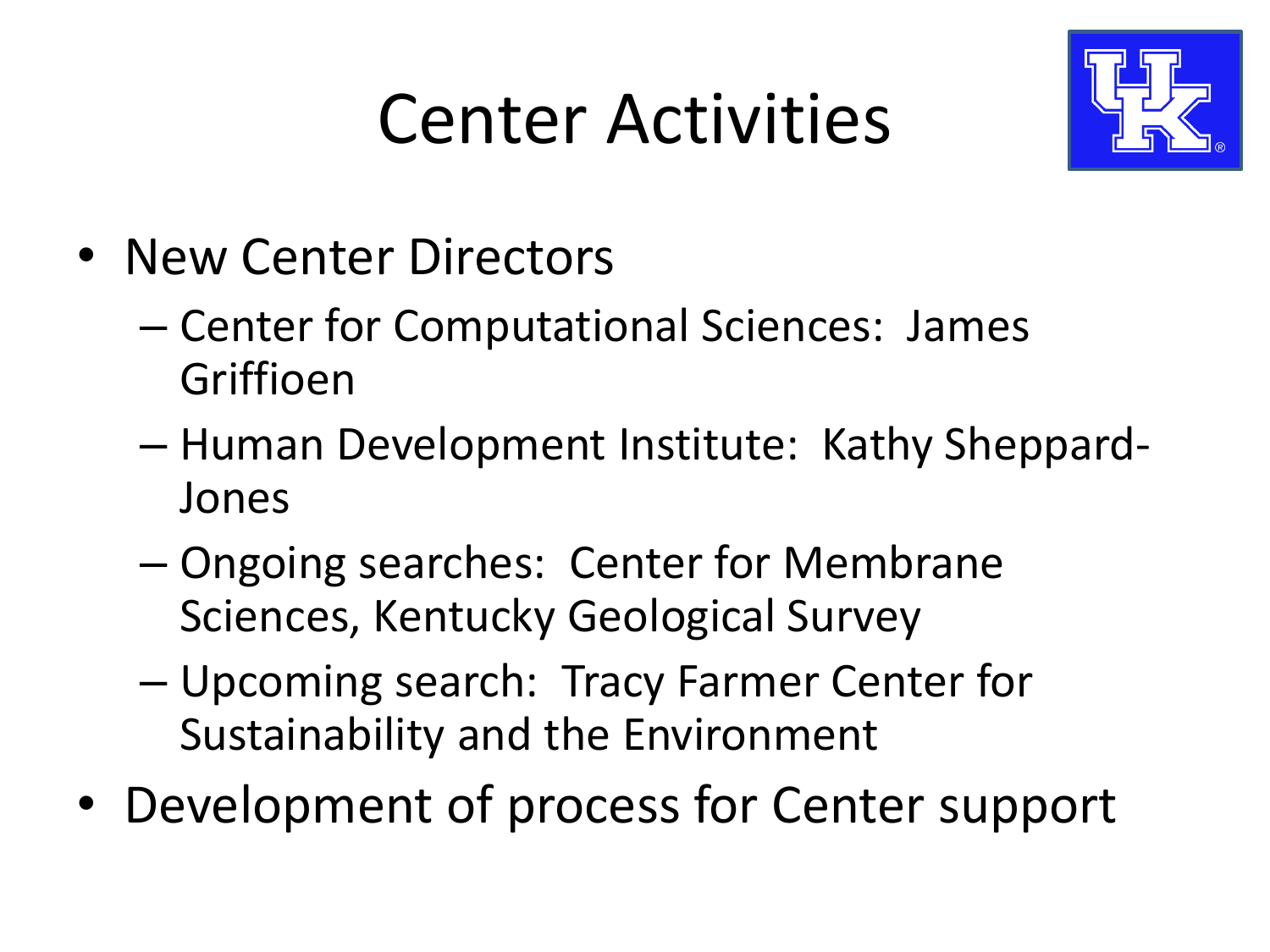



- Martha Peterson, PhD
- Professor, Department of Microbiology and Immunology
- Senior Associate VPR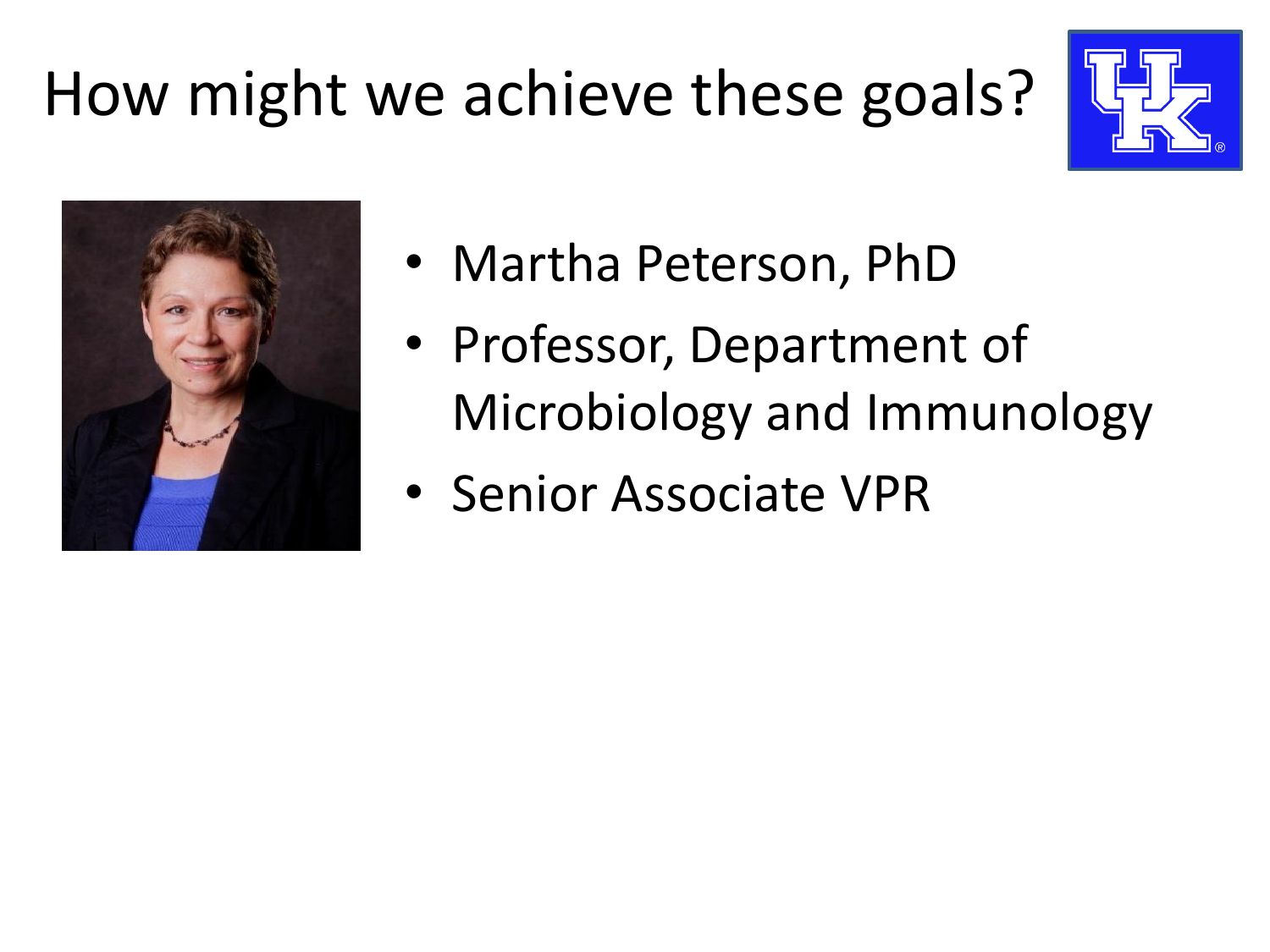# Senior Associate VPR: Offerings



- Research Support Grants
- Equipment Maintenance Program
- Conference/Workshop Grants
- Summer Faculty Research Fellowship
- University Research Professors
- Service Center Pilot Grants
- Complex Research Grants
- Limited Submissions
- All activities of the Offices of Research
- Look for changes in how these programs will be offered